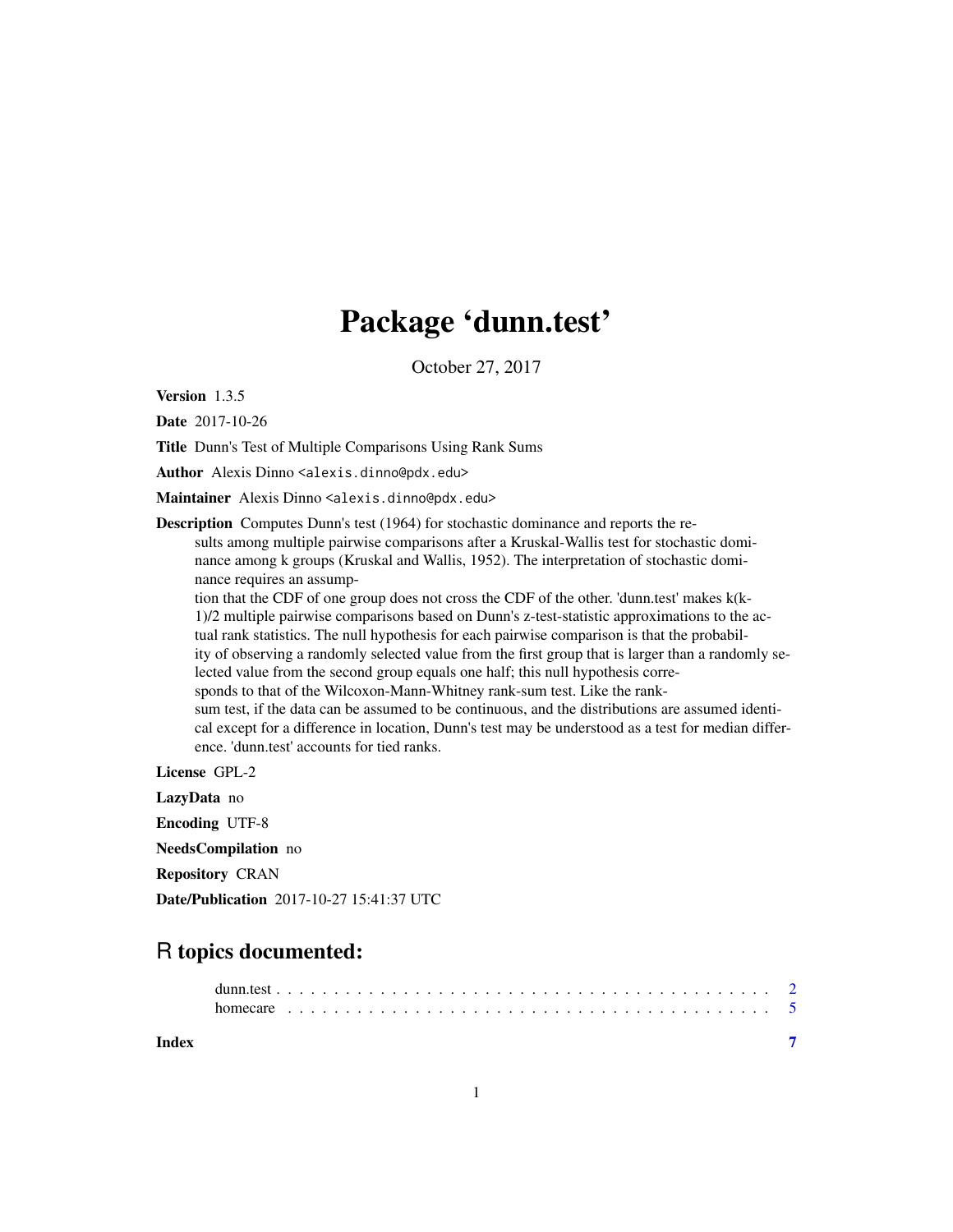<span id="page-1-0"></span>

#### Description

Performs Dunn's test of multiple comparisons using rank sums

#### Usage

```
dunn.test (x, g=NA, method=p.adjustment.methods, kw=TRUE, label=TRUE,
     wrap=FALSE, table=TRUE, list=FALSE, rmc=FALSE, alpha=0.05, altp=FALSE)
```
p.adjustment.methods

```
# c("none", "bonferroni", "sidak", "holm", "hs", "hochberg", "bh", "by")
```
#### Arguments

| x      | a numeric vector, or a list of numeric vectors. Missing values are ignored. If the<br>former, then groups <i>must</i> be specified using g.                                                                                                                                                                                                                                                           |
|--------|-------------------------------------------------------------------------------------------------------------------------------------------------------------------------------------------------------------------------------------------------------------------------------------------------------------------------------------------------------------------------------------------------------|
| g      | a factor variable, numeric vector, or character vector indicating group. Missing<br>values are ignored.                                                                                                                                                                                                                                                                                               |
| method | adjusts the $p$ -value for multiple comparisons using the Bonferroni, Šidák, Holm,<br>Holm-Šidák, Hochberg, Benjamini-Hochberg, or Benjamini-Yekutieli adjust-<br>ment (see Details). The default is no adjustment for multiple comparisons.                                                                                                                                                          |
| kw     | if 'TRUE' then the results of the Kruskal-Wallis test are reported.                                                                                                                                                                                                                                                                                                                                   |
| label  | if 'TRUE' then the factor labels are used in the output table.                                                                                                                                                                                                                                                                                                                                        |
| wrap   | does not break up tables to maintain nicely formatted output. If 'FALSE' then<br>output of large tables is broken up across multiple pages.                                                                                                                                                                                                                                                           |
| table  | outputs results of Dunn's test in a table format, as qualified by the label and<br>wrap options.                                                                                                                                                                                                                                                                                                      |
| list   | outputs results of Dunn's test in a list format.                                                                                                                                                                                                                                                                                                                                                      |
| rmc    | if 'TRUE' then the reported test statistics and table are based on row minus col-<br>umn, rather than the default column minus row (i.e. the signs of the test statistic<br>are flipped).                                                                                                                                                                                                             |
| alpha  | the nominal level of significance used in the step-up/step-down multiple com-<br>parisons procedures (Holm, Holm-Šidák, Hochberg, Benjamini-Hochberg, and<br>Benjamini-Yekutieli).                                                                                                                                                                                                                    |
| altp   | if 'TRUE' then express $p$ -values in alternative format. The default is to express<br>p-value = $P(Z \ge  z )$ , and reject Ho if $p \le \alpha/2$ . When the altp option is used,<br>p-values are instead expressed as p-value = $P( Z  \ge  z )$ , and reject Ho if $p \le$<br>$\alpha$ . These two expressions give identical test results. Use of altp is therefore<br>merely a semantic choice. |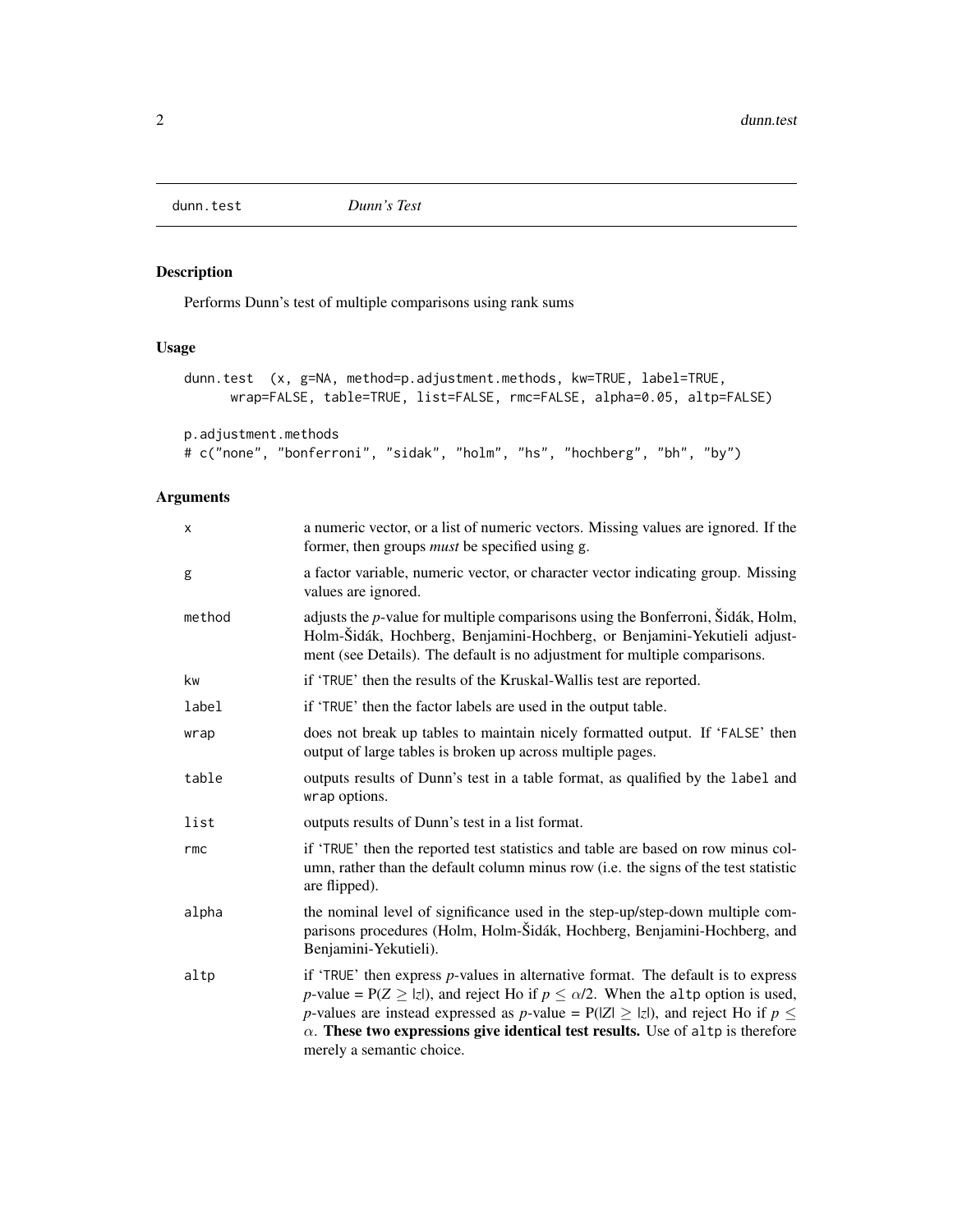#### dunn.test 3

#### Details

dunn. test computes Dunn's test (1964) for stochastic dominance and reports the results among multiple pairwise comparisons after a Kruskal-Wallis test for stochastic dominance among *k* groups (Kruskal and Wallis, 1952). The interpretation of stochastic dominance requires an assumption that the CDF of one group does not cross the CDF of the other. dunn. test makes  $m = k(k-1)/2$  multiple pairwise comparisons based on Dunn's *z*-test-statistic approximations to the actual rank statistics. The null hypothesis for each pairwise comparison is that the probability of observing a randomly selected value from the first group that is larger than a randomly selected value from the second group equals one half; this null hypothesis corresponds to that of the Wilcoxon-Mann-Whitney rank-sum test. Like the rank-sum test, if the data can be assumed to be continuous, and the distributions are assumed identical except for a difference in location, Dunn's test may be understood as a test for median difference. dunn.test accounts for tied ranks.

dunn. test outputs both *z*-test-statistics for each pairwise comparison and the *p*-value =  $P(Z \ge |z|)$ for each. Reject Ho based on  $p \le \alpha/2$  (and in combination with *p*-value ordering for stepwise method options). If you prefer to work with *p*-values expressed as *p*-value =  $P(|Z| \ge |z|)$  use the altp=TRUE option, and reject Ho based on  $p \le \alpha$  (and in combination with *p*-value ordering for stepwise method options). These are exactly equivalent rejection decisions.

Several options are available to adjust *p*-values for multiple comparisons, including methods to control the family-wise error rate (FWER) and methods to control the false discovery rate (FDR):

"none" no adjustment is made. Those comparisons rejected without adjustment at the  $\alpha$  level (twosided test) are starred in the output table, and starred in the list when using the list=TRUE option.

"bonferroni" the FWER is controlled using Dunn's (1961) Bonferroni adjustment, and adjusted *p*-values = max(1, *pm*). Those comparisons rejected with the Bonferroni adjustment at the  $\alpha$  level (two-sided test) are starred in the output table, and starred in the list when using the list=TRUE option.

"sidak" the FWER is controlled using Sidák's (1967) adjustment, and adjusted  $p$ -values = max(1, 1 -  $(1-p)^{n}m$ ). Those comparisons rejected with the Šidák adjustment at the  $\alpha$  level (two-sided test) are starred in the output table, and starred in the list when using the list=TRUE option.

"holm" the FWER controlled using Holm's (1979) progressive step-up procedure to relax control on subsequent tests. *p* values are ordered from smallest to largest, and adjusted *p*-values = max[1,  $p(m+1-i)$ ], where *i* indexes the ordering. All tests after and including the first test to not be rejected are also not rejected.

"hs" the FWER is controlled using the Holm-Šidák adjustment (Holm, 1979): another progressive step-up procedure but assuming dependence between tests. *p* values are ordered from smallest to largest, and adjusted *p*-values = max[1, 1 - (1 - *p*) $\land$ (*m*+1-*i*)], where *i* indexes the ordering. All tests after and including the first test to not be rejected are also not rejected.

"hochberg" the FWER is controlled using Hochberg's (1988) progressive step-down procedure to increase control on successive tests. *p* values are ordered from largest smallest, and adjusted *p*values =  $\max[1, p^*i]$ , where *i* indexes the ordering. All tests after and including the first to be rejected are also rejected.

"bh" the FDR is controlled using the Benjamini-Hochberg adjustment (1995), a step-down procedure appropriate to independent tests or tests that are positively dependent. *p*-values are ordered from largest to smallest, and adjusted  $p$ -values = max $[1, pm/(m+1-i)]$ , where *i* indexes the ordering. All tests after and including the first to be rejected are also rejected.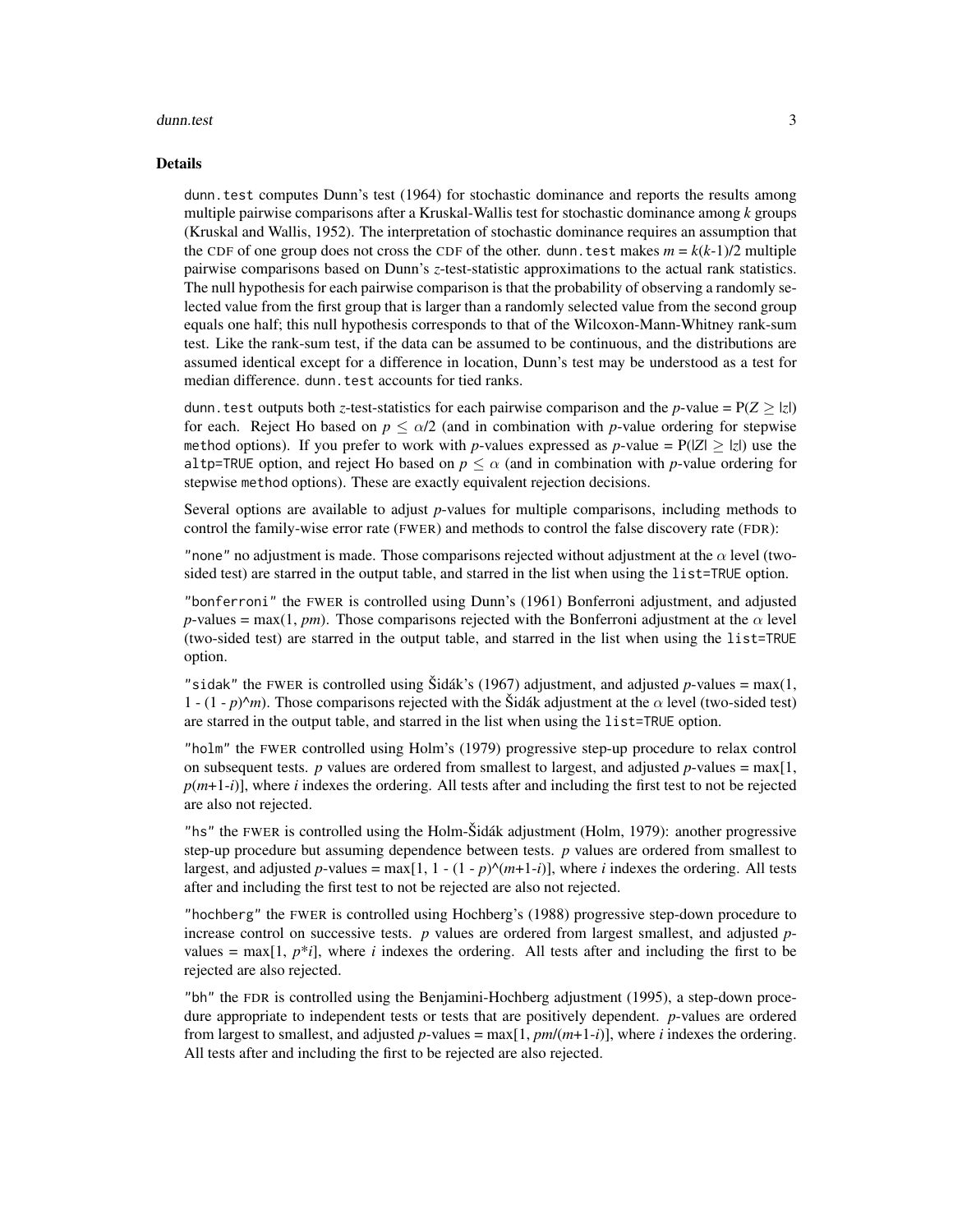"by" the FDR is controlled using the Benjamini-Yekutieli adjustment (2011), a step-down procedure appropriate to depenent tests. *p*-values are ordered from largest to smallest, and adjusted *p*-values  $=$  max[1, *pmC*/(*m*+1-*i*)], where *i* indexes the ordering, and the constant  $C = 1 + 1/2 + ... + 1/m$ . All tests after and including the first to be rejected are also rejected.

Because the sequential step-up/step-down tests rejection decisions depend on both the *p*-values and their ordering, those tests rejected using "holm", "hs", "hochberg", "bh", or "by" at the indicated  $\alpha$  level are starred in the output table, and starred in the list when using the list=TRUE option.

#### Value

dunn.test returns:

| chi2        | a scalar of the Kruskal-Wallis test statistic adjusted for ties.                                                                                                                                                                                                            |
|-------------|-----------------------------------------------------------------------------------------------------------------------------------------------------------------------------------------------------------------------------------------------------------------------------|
| Z           | a vector of all $m$ of Dunn $\zeta$ test statistics.                                                                                                                                                                                                                        |
| P           | a vector of <i>p</i> -values corresponding to $Z$ . $-OR-$                                                                                                                                                                                                                  |
| altP        | a vector of <i>p</i> -values corresponding to Z when using the altp=TRUE option.                                                                                                                                                                                            |
| P.adjust    | a vector of <i>p</i> -values corresponding to Z, but adjusted for multiple comparisons<br>as per method ( $P = P$ . adjust if method="none"). $-OR-$                                                                                                                        |
| altP.adjust | a vector of <i>p</i> -values corresponding to Z, but adjusted for multiple comparisons<br>as per method ( $P = P$ . adjust if method="none") when using the altp=TRUE<br>option.                                                                                            |
| comparisons | a vector of strings labeling each pairwise comparison, as qualified by the rmc<br>option, using either the variable values, or the factor labels or (or factor values<br>if unlabeled). These labels match the corresponding position in the Z, P, and<br>P.adjust vectors. |

#### Author(s)

Alexis Dinno (<alexis.dinno@pdx.edu>)

#### References

Benjamini, Y. and Hochberg, Y. (1995) Controlling the False Discovery Rate: A Practical and Powerful Approach to Multiple Testing. *Journal of the Royal Statistical Society. Series B (Methodological)*. 57, 289–300.

Benjamini, Y. and Yekutieli, D. (2001) The control of the false discovery rate in multiple testing under dependency. *Annals of Statistics*. 29, 1165–1188.

Dunn, O. J. (1961) Multiple comparisons among means. *Journal of the American Statistical Association*. 56, 52–64.

Dunn, O. J. (1964) Multiple comparisons using rank sums. *Technometrics*. 6, 241–252.

Hochberg, Y. (1988) A sharper Bonferroni procedure for multiple tests of significance. *Biometrika*. 75, 800–802.

Holm, S. (1979) A simple sequentially rejective multiple test procedure. *Scandinavian Journal of Statistics*. 6, 65–70.

Kruskal, W. H. and Wallis, A. (1952) Use of ranks in one-criterion variance analysis. *Journal of the American Statistical Association*. 47, 583–621.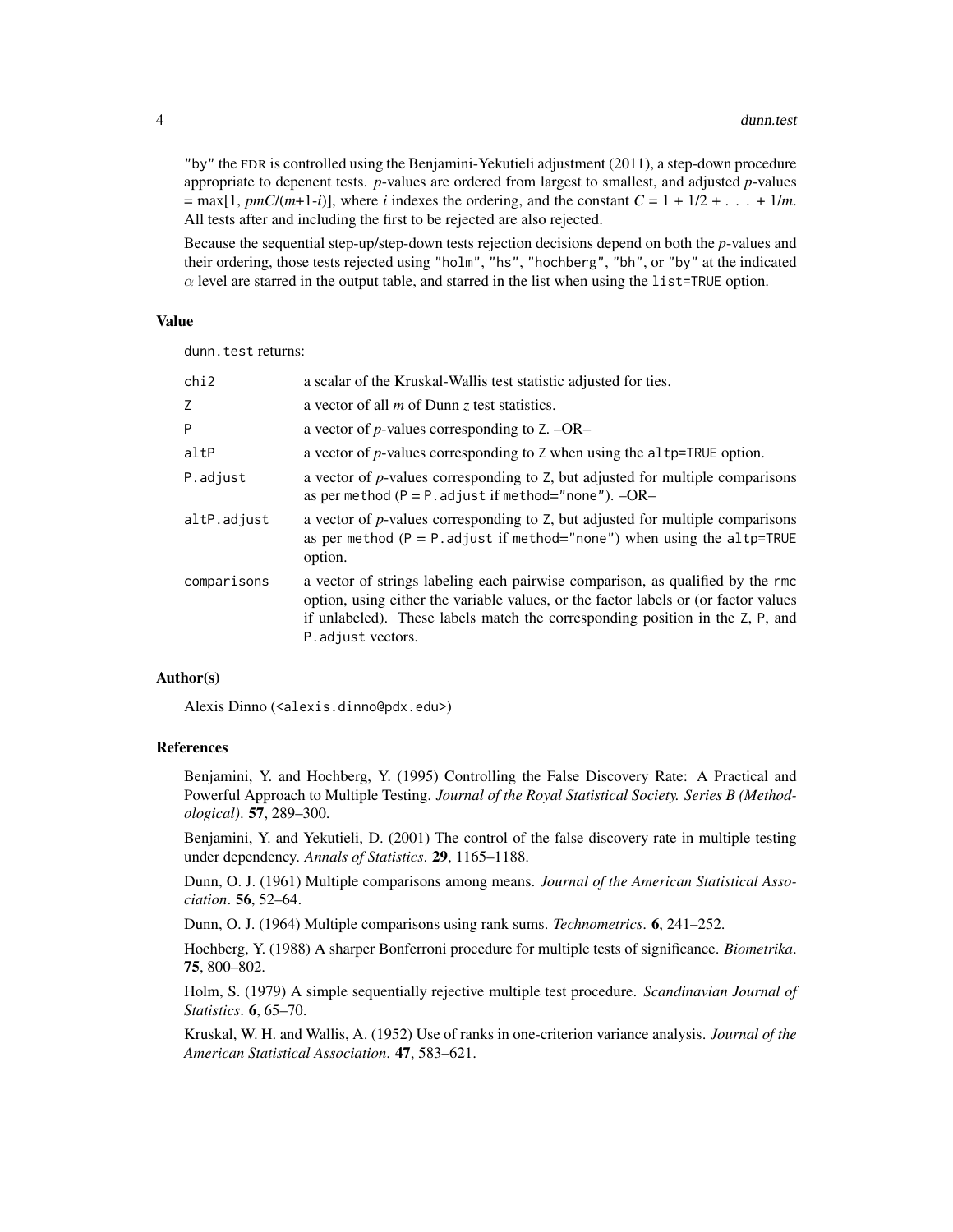#### <span id="page-4-0"></span>homecare 5

Šidák, Z. (1967) Rectangular confidence regions for the means of multivariate normal distributions. *Journal of the American Statistical Association*. 62, 626–633.

#### Examples

```
## Example cribbed and modified from the kruskal.test documentation
## Hollander & Wolfe (1973), 116.
## Mucociliary efficiency from the rate of removal of dust in normal
## subjects, subjects with obstructive airway disease, and subjects
## with asbestosis.
x \leq c(2.9, 3.0, 2.5, 2.6, 3.2) # normal subjects
y \leq c(3.8, 2.7, 4.0, 2.4) # with obstructive airway disease
z \leq c(2.8, 3.4, 3.7, 2.2, 2.0) # with asbestosis
dunn.test(x=list(x,y,z))
x \leftarrow c(x, y, z)g \leftarrow factor(rep(1:3, c(5, 4, 5)),labels = c("Normal",
                       "COPD",
                       "Asbestosis"))
dunn.test(x, g)
## Example based on home care data from Dunn (1964)
data(homecare)
attach(homecare)
dunn.test(occupation, eligibility, method="hs", list=TRUE)
## Air quality data set illustrates differences in different
## multiple comparisons adjustments
attach(airquality)
dunn.test(Ozone, Month, kw=FALSE, method="bonferroni")
dunn.test(Ozone, Month, kw=FALSE, method="hs")
dunn.test(Ozone, Month, kw=FALSE, method="bh")
detach(airquality)
```
homecare *Occupation and Home Care Eligibility*

#### **Description**

Occupation and home care eligibility for 383 patients medically elgibile for home care.

#### Usage

homecare

#### Format

A data frame containing two variables, occupation and eligibility, over 383 observations.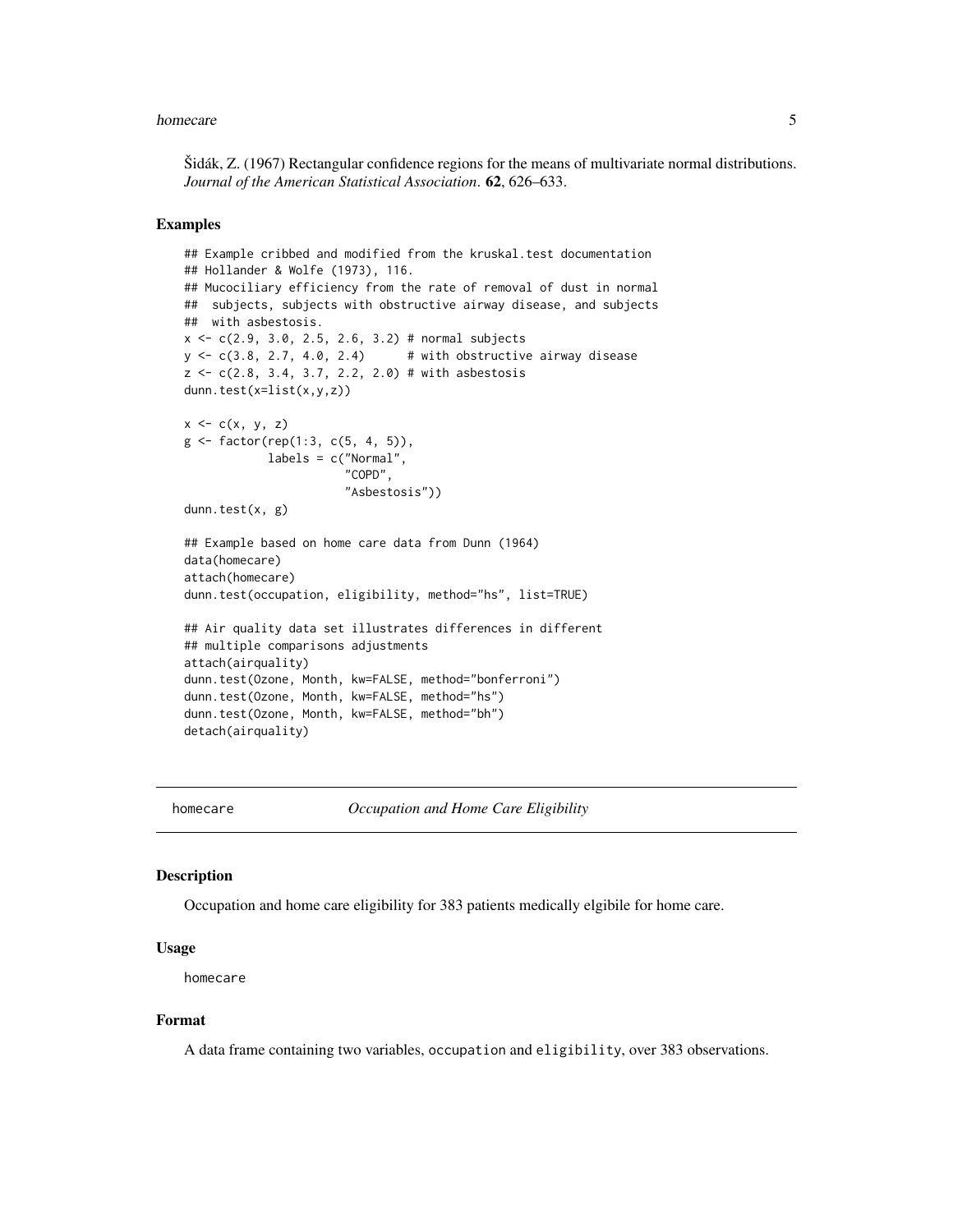#### Source

Dunn, O. J. (1964). "Multiple comparisons using rank sums." *Technometrics*, 6(3):241–252s. Page 244, Table 1

#### References

The data have been adapted from a study of a group of patients entering the Los Angeles County General Hospital during the years 1959-61.